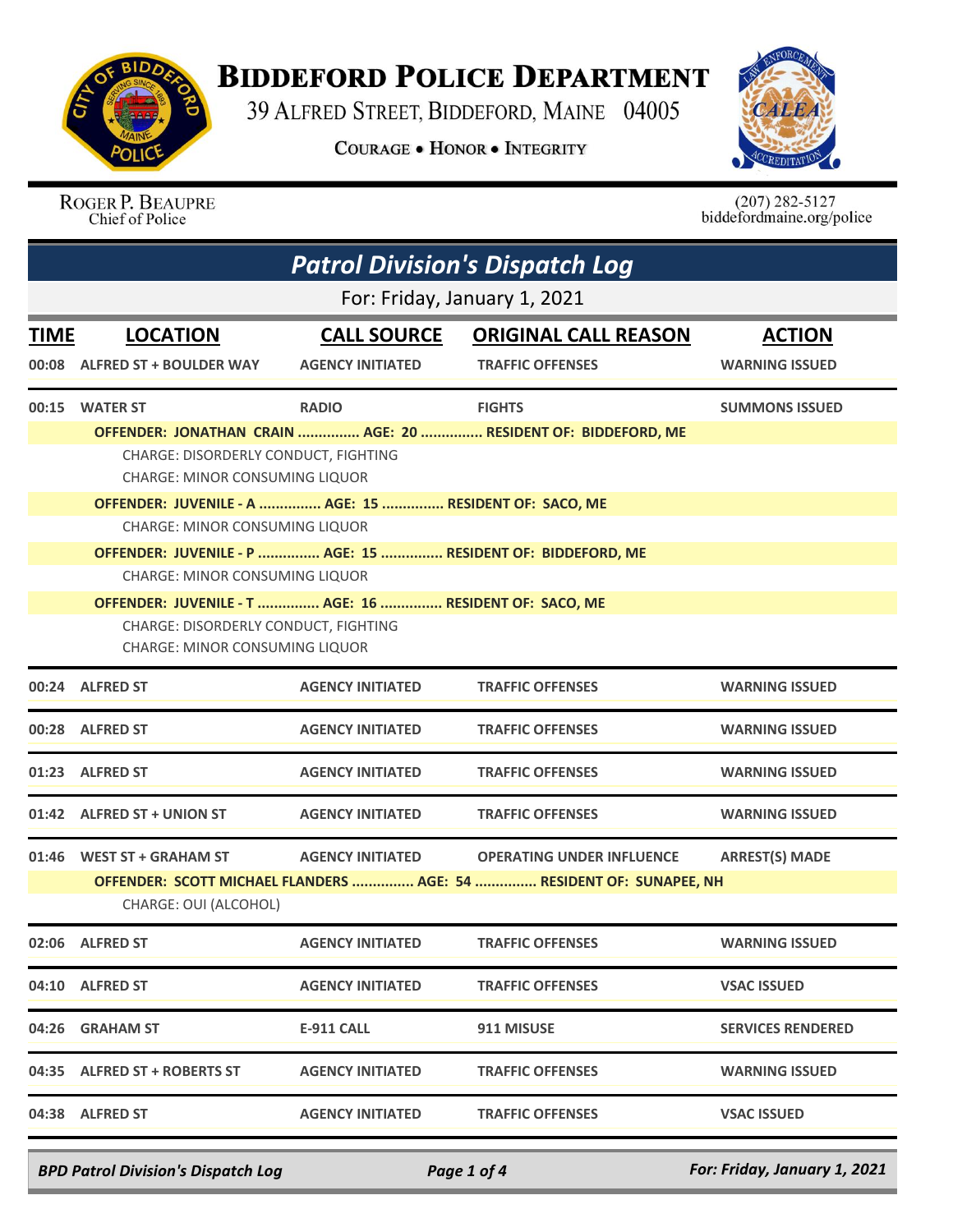| <b>TIME</b> | <b>LOCATION</b><br>05:02 ALFRED ST                                             | <b>CALL SOURCE</b><br><b>AGENCY INITIATED</b>                                   | <b>ORIGINAL CALL REASON</b><br><b>TRAFFIC OFFENSES</b>                                           | <b>ACTION</b><br><b>WARNING ISSUED</b> |
|-------------|--------------------------------------------------------------------------------|---------------------------------------------------------------------------------|--------------------------------------------------------------------------------------------------|----------------------------------------|
|             | 07:14 SULLIVAN ST                                                              | <b>WALK-IN AT STATION</b>                                                       | <b>HARASSMENT</b>                                                                                | <b>SERVICES RENDERED</b>               |
|             | 08:24 ALFRED ST                                                                | <b>NON-EMERGENCY CALL</b>                                                       | <b>PAPERWORK</b>                                                                                 | <b>SERVICES RENDERED</b>               |
|             | 08:37 CUTTS ST                                                                 | <b>NON-EMERGENCY CALL</b>                                                       | <b>DISTURBANCE / NOISE</b>                                                                       | <b>WARNING ISSUED</b>                  |
|             | 09:35 PIKE ST                                                                  | <b>NON-EMERGENCY CALL</b>                                                       | <b>FIGHTS</b>                                                                                    | <b>SERVICES RENDERED</b>               |
|             | 09:56 PIKE ST                                                                  | <b>AGENCY INITIATED</b>                                                         | <b>TRAFFIC OFFENSES</b>                                                                          | <b>VSAC ISSUED</b>                     |
|             | <b>10:11 PIKE ST</b>                                                           | <b>AGENCY INITIATED</b>                                                         | <b>TRAFFIC OFFENSES</b>                                                                          | <b>WARNING ISSUED</b>                  |
|             | 10:24 POOL ST                                                                  | <b>AGENCY INITIATED</b>                                                         | <b>TRAFFIC OFFENSES</b>                                                                          | <b>WARNING ISSUED</b>                  |
|             | 10:35 POOL ST                                                                  | <b>AGENCY INITIATED</b>                                                         | <b>TRAFFIC OFFENSES</b>                                                                          | <b>VSAC ISSUED</b>                     |
|             | 10:38 CRESCENT ST                                                              | <b>NON-EMERGENCY CALL</b>                                                       | <b>CHECK WELFARE</b>                                                                             | <b>SERVICES RENDERED</b>               |
|             | 10:54 POOL ST                                                                  | <b>AGENCY INITIATED</b>                                                         | <b>TRAFFIC OFFENSES</b>                                                                          | <b>VSAC ISSUED</b>                     |
|             | 11:11 POOL ST                                                                  | <b>AGENCY INITIATED</b><br><b>CHARGE: OPERATING WITH SUSPENDED REGISTRATION</b> | <b>TRAFFIC OFFENSES</b><br>OFFENDER: ROBERT BOWERS BURDSALL  AGE: 42  RESIDENT OF: BIDDEFORD, ME | <b>SUMMONS ISSUED</b>                  |
|             | <b>11:13 PIKE ST</b>                                                           | <b>NON-EMERGENCY CALL</b>                                                       | <b>PARKING COMPLAINT</b>                                                                         | <b>CIVIL COMPLAINT</b>                 |
|             | 11:16 WENTWORTH ST                                                             | <b>NON-EMERGENCY CALL</b>                                                       | <b>DISORDERLY CONDUCT</b>                                                                        | <b>SERVICES RENDERED</b>               |
|             | 11:32 POOL ST + ELIZABETH RD<br><b>CHARGE: OPERATE VEHICLE WITHOUT LICENSE</b> | <b>AGENCY INITIATED</b>                                                         | <b>TRAFFIC OFFENSES</b><br>OFFENDER: BENJAMIN H. BUTLER  AGE: 43  RESIDENT OF: SACO, ME          | <b>SUMMONS ISSUED</b>                  |
|             | 12:01 WEST ST                                                                  | <b>AGENCY INITIATED</b>                                                         | <b>TRAFFIC OFFENSES</b>                                                                          | <b>WARNING ISSUED</b>                  |
|             | 12:09 GREEN ST                                                                 | <b>NON-EMERGENCY CALL</b>                                                       | <b>PAPERWORK</b>                                                                                 | <b>PAPERWORK NOT SERVED</b>            |
|             | 12:13 WEST ST                                                                  | <b>AGENCY INITIATED</b>                                                         | <b>TRAFFIC OFFENSES</b>                                                                          | <b>WARNING ISSUED</b>                  |
|             | 12:23 WEST ST                                                                  | <b>AGENCY INITIATED</b>                                                         | <b>TRAFFIC OFFENSES</b>                                                                          | <b>WARNING ISSUED</b>                  |
|             | 12:27 ALFRED ST                                                                | <b>E-911 CALL</b>                                                               | 911 MISUSE                                                                                       | <b>SERVICES RENDERED</b>               |
|             | 12:30 MILE STRETCH RD                                                          | <b>NON-EMERGENCY CALL</b>                                                       | <b>PARKING COMPLAINT</b>                                                                         | <b>NO ACTION REQUIRED</b>              |
|             | 12:36 WILLETT ST + GRANITE ST                                                  | <b>RADIO</b>                                                                    | <b>ROAD HAZARD</b>                                                                               | <b>REFERRED OTHER AGENCY</b>           |
|             | 12:51 MILE STRETCH RD                                                          | <b>AGENCY INITIATED</b>                                                         | <b>PARKING COMPLAINT</b>                                                                         | <b>SERVICES RENDERED</b>               |

*BPD Patrol Division's Dispatch Log Page 2 of 4 For: Friday, January 1, 2021*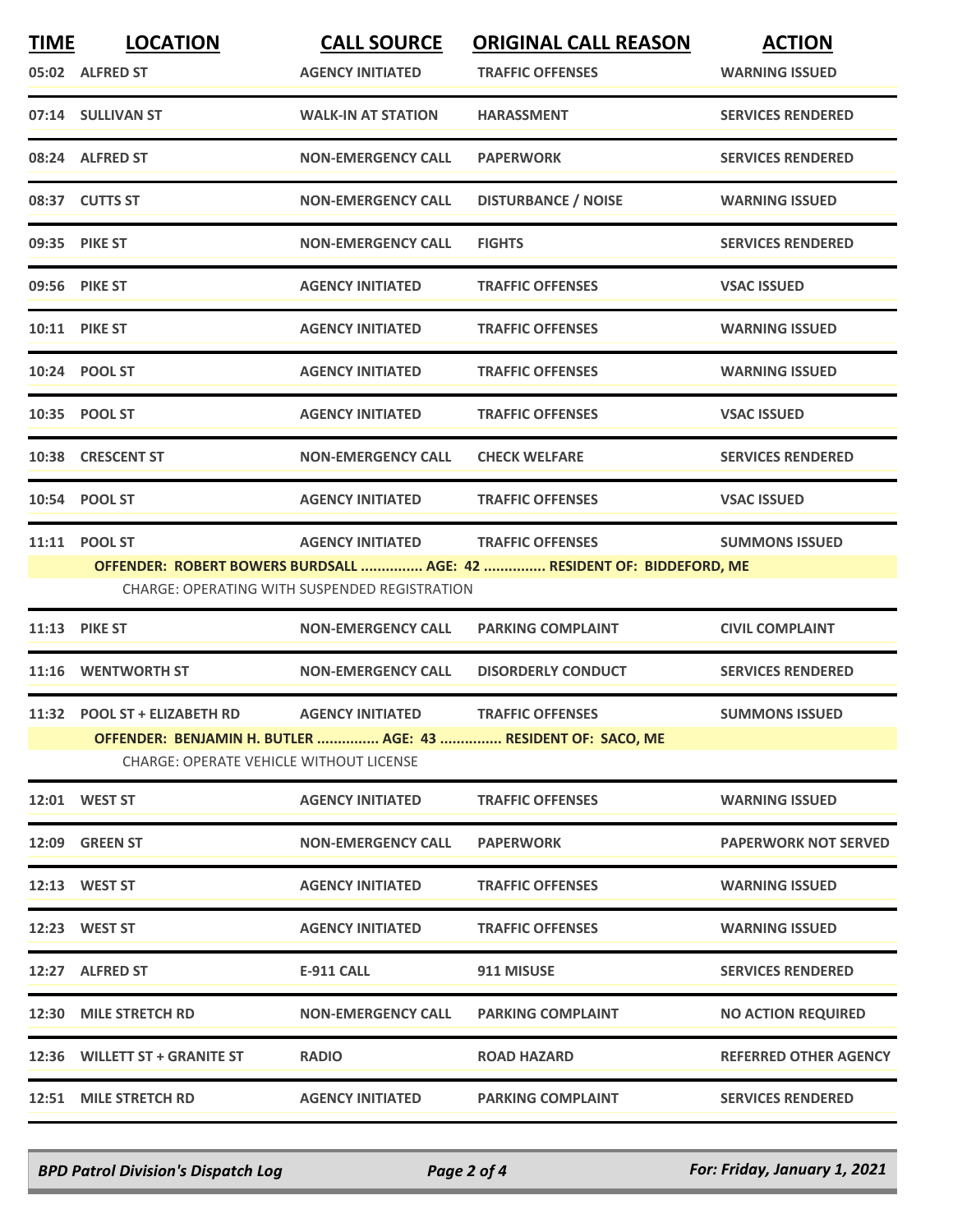| <b>TIME</b> | <b>LOCATION</b><br><b>13:01 MAIN ST</b>                | <b>CALL SOURCE</b><br><b>WALK-IN AT STATION</b> | <b>ORIGINAL CALL REASON</b><br>UNLOCKED DOORS - WINDOWS | <b>ACTION</b><br><b>SERVICES RENDERED</b> |
|-------------|--------------------------------------------------------|-------------------------------------------------|---------------------------------------------------------|-------------------------------------------|
|             | 13:06 ALFRED ST                                        | <b>NON-EMERGENCY CALL</b>                       | <b>PARKING COMPLAINT</b>                                | <b>PARKING TICKET ISSUED</b>              |
| 13:09       | <b>TIMBER POINT RD</b>                                 | <b>AGENCY INITIATED</b>                         | <b>PARKING COMPLAINT</b>                                | <b>SERVICES RENDERED</b>                  |
|             | 13:16 ALFRED ST                                        | <b>WALK-IN AT STATION</b>                       | <b>COURT ORDERED CHECK IN</b>                           | <b>SERVICES RENDERED</b>                  |
|             | 13:17 GRANITE ST                                       | <b>AGENCY INITIATED</b>                         | <b>TRAFFIC OFFENSES</b>                                 | <b>WARNING ISSUED</b>                     |
|             | 13:20 BARRA RD                                         | <b>E-911 CALL</b>                               | 911 MISUSE                                              | <b>SERVICES RENDERED</b>                  |
|             | 13:34 ALFRED ST                                        | <b>AGENCY INITIATED</b>                         | <b>TRAFFIC OFFENSES</b>                                 | <b>WARNING ISSUED</b>                     |
|             | 14:02 ELM ST                                           | <b>NON-EMERGENCY CALL</b>                       | <b>HARASSMENT</b>                                       | <b>SERVICES RENDERED</b>                  |
|             | 14:03 HILL ST                                          | <b>AGENCY INITIATED</b>                         | <b>TRAFFIC OFFENSES</b>                                 | <b>WARNING ISSUED</b>                     |
|             | <b>14:11 HILL ST</b>                                   | <b>AGENCY INITIATED</b>                         | <b>TRAFFIC OFFENSES</b>                                 | <b>WARNING ISSUED</b>                     |
|             | 14:11 ANDREWS RD                                       | <b>E-911 CALL</b>                               | 911 MISUSE                                              | <b>NO ACTION REQUIRED</b>                 |
|             | 15:23 WEST ST + GRAHAM ST                              | <b>AGENCY INITIATED</b>                         | <b>TRAFFIC OFFENSES</b>                                 | <b>WARNING ISSUED</b>                     |
| 15:31       | <b>GRANITE POINT RD + TIMBER PO NON-EMERGENCY CALL</b> |                                                 | <b>PARKING COMPLAINT</b>                                | <b>PARKING TICKET ISSUED</b>              |
|             | 16:13 ELM ST + DARTMOUTH ST                            | <b>AGENCY INITIATED</b>                         | <b>TRAFFIC OFFENSES</b>                                 | <b>VSAC ISSUED</b>                        |
|             | 16:19 SACO FALLS WAY                                   | <b>AGENCY INITIATED</b>                         | <b>PAPERWORK</b>                                        | <b>PAPERWORK SERVED</b>                   |
|             | <b>16:54 BOULDER WAY</b>                               | <b>E-911 CALL</b>                               | 911 MISUSE                                              | <b>DISPATCH HANDLED</b>                   |
|             | 17:03 FOSS ST                                          | <b>E-911 CALL</b>                               | <b>SUSPICION</b>                                        | <b>NEGATIVE CONTACT</b>                   |
|             | 17:07 ELM ST                                           | <b>NON-EMERGENCY CALL</b>                       | <b>ANIMAL COMPLAINT</b>                                 | <b>REFERRED OTHER AGENCY</b>              |
|             | 17:43 PROSPECT ST                                      | <b>NON-EMERGENCY CALL</b>                       | <b>CHECK WELFARE</b>                                    | <b>SERVICES RENDERED</b>                  |
|             | 17:53 POOL ST                                          | <b>NON-EMERGENCY CALL</b>                       | <b>CRIM THREAT / TERRORIZING</b>                        | <b>NO VIOLATION</b>                       |
|             | 18:15 CLIFFORD ST                                      | <b>E-911 CALL</b>                               | 911 MISUSE                                              | <b>UNFOUNDED</b>                          |
|             | 20:14 ALFRED ST                                        | <b>NON-EMERGENCY CALL</b>                       | <b>COURT ORDERED CHECK IN</b>                           | <b>DISPATCH HANDLED</b>                   |
|             | $21:19$ POOL ST + FOSS ST                              | <b>AGENCY INITIATED</b>                         | <b>TRAFFIC OFFENSES</b>                                 | <b>WARNING ISSUED</b>                     |
|             | 21:30 JOSHUA DR                                        | <b>E-911 CALL</b>                               | 911 MISUSE                                              | <b>DISPATCH HANDLED</b>                   |